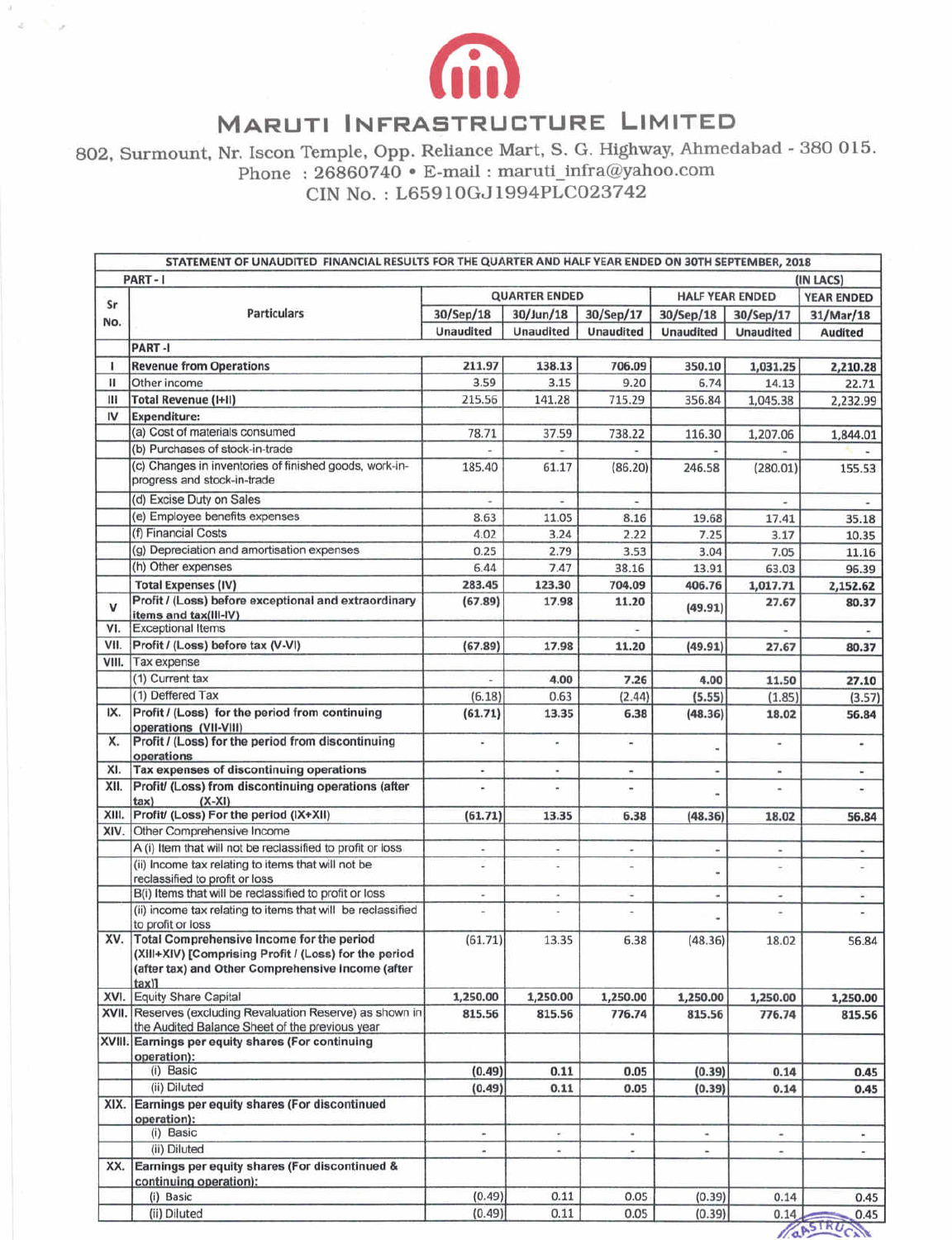

## **MARUTI INFRASTRUCTURE LIMITED**

802, Surmount, Nr. Iscon Temple, Opp. Reliance Mart, S. G. Highway, Ahmedabad - 380 015. Phone:  $26860740 \cdot E$ -mail: maruti infra@yahoo.com

CIN No. L65910GJ1994PLCO23742

## Notes:

- 1 The above results have been reviewed by the Audit Committee and subsequently approved by the Board of Directors at their meeting held on 6th November, 2018
- 2 The above financial result have been prepared in accordance with the recognition and measurement principles laid down in the applicable Ind AS prescribed under section 133 of the Companies Act, 2013, read with relevant rules thereunder and in terms of Regulation 33 of the SEBI (Listing Obligations and Disclosure Requirements) Regulations, 2015 and SEBI Circular No. CIR/CFD/FAC/62/2016 dated 5th July, 2016.
- 3 Figures of the previous financial year/period have been re-arranged/ regrouped/re-classified/re-casted wherever necessary.
- 4 The Company's operations fall under single segment " Infrastructure Projects" and no separate segment disclosures have been made under Accounting Standard 17 'Segment Reporting
- 5 Statement of Assets and Liabilities

| <b>Particulars</b>                             | As on 30-09-2018         | As on 31-03-2018<br><b>Audited</b> |  |
|------------------------------------------------|--------------------------|------------------------------------|--|
|                                                | Unaudited                |                                    |  |
| <b>ASSETS</b>                                  |                          |                                    |  |
| <b>Non-current Assets</b>                      |                          |                                    |  |
| (a) Property, Plant and Equipment              | 47.55                    | 51.90                              |  |
| (b) Capital Work-in-Progress                   |                          |                                    |  |
| (c) Investment Property                        |                          | $\blacksquare$                     |  |
| (d) Goodwill                                   | $\overline{\phantom{a}}$ | $\blacksquare$                     |  |
| (e) Other Intangible assets                    |                          | $\blacksquare$                     |  |
| Intangible assets under development<br>(f)     | ۰                        | $\blacksquare$                     |  |
| (g) Biological Assets other than bearer plants | ÷                        |                                    |  |
| (h) Financial Assets                           |                          |                                    |  |
| (i) Investments                                | 35.07                    | 5.62                               |  |
| (ii) Trade receivables                         | $\overline{\phantom{a}}$ | ۰                                  |  |
| (iii) Loans                                    | ٠                        |                                    |  |
| (iv) Others - Deposits                         | 1.35                     |                                    |  |
| (i) Deferred tax assets (net)                  | 2.25                     | 1.50                               |  |
| Other non-current assets                       | 424.52                   | 41.51                              |  |
| <b>Sub Total Non-Current Assets</b>            | 510.74                   | 100.53                             |  |
| <b>Current Assets</b>                          |                          |                                    |  |
| (a) Inventories                                | 2,388.03                 | 2,634.61                           |  |
| (b) Financial Assets                           |                          |                                    |  |
| (i) Investments                                | a,                       |                                    |  |
| (ii) Trade receivables                         | 4.40                     | 6.92                               |  |
| (iii) Cash and cash equivalents                | 38.56                    | 37.63                              |  |
| (iv) Bank balances other than (iii) above      | 105.23                   | ÷                                  |  |
| (v) Loans                                      |                          | $\frac{1}{2}$                      |  |
| (vi) Others (to be specified)                  |                          | $\frac{1}{2}$                      |  |
| (c) Current Tax Assets (Net)                   | 19.10                    |                                    |  |
| (d) Other current assets                       | 243.38                   | 132.63                             |  |
| <b>Sub Total Current Assets</b>                | 2,798.70                 | 2,811.79                           |  |
| <b>TOTAL ASSETS</b>                            | 3,309.44                 | 2,912.32                           |  |

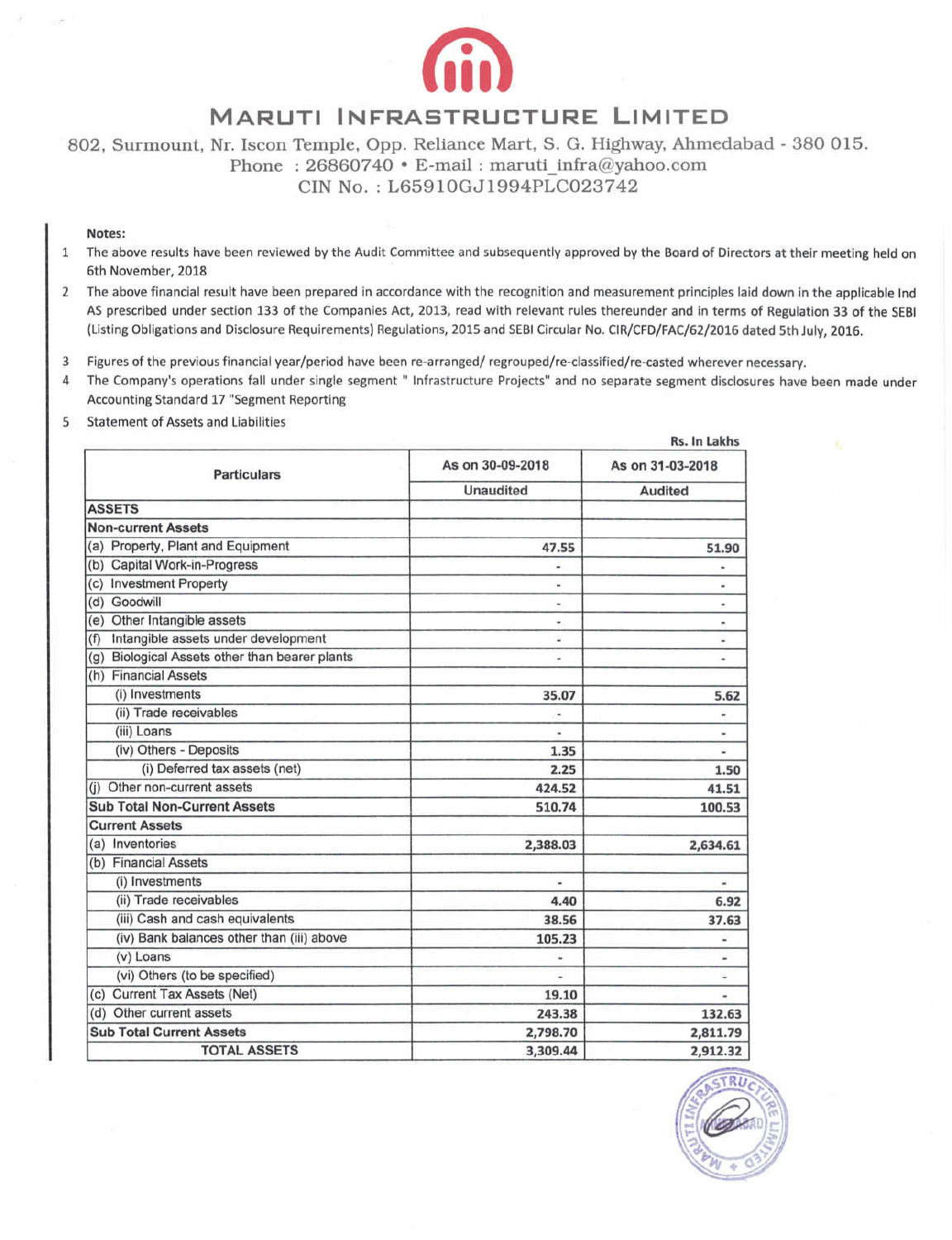

## MARUTI INFRASTRUCTURE LIMITED

802, Surmount, Nr. Iscon Temple, Opp. Reliance Mart, S. G. Highway, Ahmedabad - 380 015. Phone :  $26860740 \cdot E$ -mail : maruti\_infra@yahoo.com CIN No. : L6591OGJ1994pLCO23742

| <b>EQUITY AND LIABILITIES</b>                                                                  |          |          |
|------------------------------------------------------------------------------------------------|----------|----------|
| Equity                                                                                         |          |          |
| (a) Equity Share Capital                                                                       | 1,250.00 | 1,250.00 |
| (b) Other Equity                                                                               | 763.16   | 822.06   |
| <b>Total Equity</b>                                                                            |          |          |
| <b>LIABILITIES</b>                                                                             |          |          |
| <b>Non-current liabilities</b>                                                                 |          |          |
| (a) Financial Liabilities                                                                      |          |          |
| (i) Borrowings                                                                                 | 902.86   | 442.54   |
| (ii) Trade payables                                                                            |          |          |
| (A) total outstanding dues of micro enterprises<br>and small enterprises; and                  | u.       |          |
| (B) total outstanding dues of creditors other than<br>micro enterprises and small enterprises. | ٠        | ۰        |
| (iii) Other financial liabilities (other than those<br>specified in item (b), to be specified) |          |          |
| (b) Provisions                                                                                 | ۰        |          |
| (c) Deferred tax liabilities (Net)                                                             |          |          |
| (d) Other non-current liabilities                                                              |          |          |
| <b>Sub Total Non-Current Liabilities</b>                                                       | 2,916.02 | 2,514.59 |
| <b>Current liabilities</b>                                                                     |          |          |
| (a) Financial Liabilities                                                                      |          |          |
| (i) Borrowings                                                                                 | 112.12   | 57.43    |
| (ii) Trade payables                                                                            | 51.60    | 63.75    |
| (A) total outstanding dues of micro enterprises<br>and small enterprises; and                  |          |          |
| (B) total outstanding dues of creditors other than<br>micro enterprises and small enterprises  | 51.60    | 63.75    |
| (iv) Other financial liabilities (other than those<br>specified in item (c)                    | 224.28   | 254.13   |
| (b) Other current liabilities                                                                  | 5.34     | 22.27    |
| (c) Provisions                                                                                 | 0.09     | 0.14     |
| (d) Current Tax Liabilities (Net)                                                              |          |          |
| <b>Sub Total Current Liabilities</b>                                                           | 393.43   | 397.73   |
| <b>TOTAL EQUITY AND LIABILITIES</b>                                                            | 3,309.44 | 2,912.32 |

**Place: Ahmedabad Date: 6th November, 2018** 

**For Maruti Infrastructure Limited ASTR** aruti Infrastructure Limited **ASTRUCTURE CONTRACTER**<br>
Nimesh D Patel<br>
Chairman & Managing Orgetor **(DIN** : **00185400)**